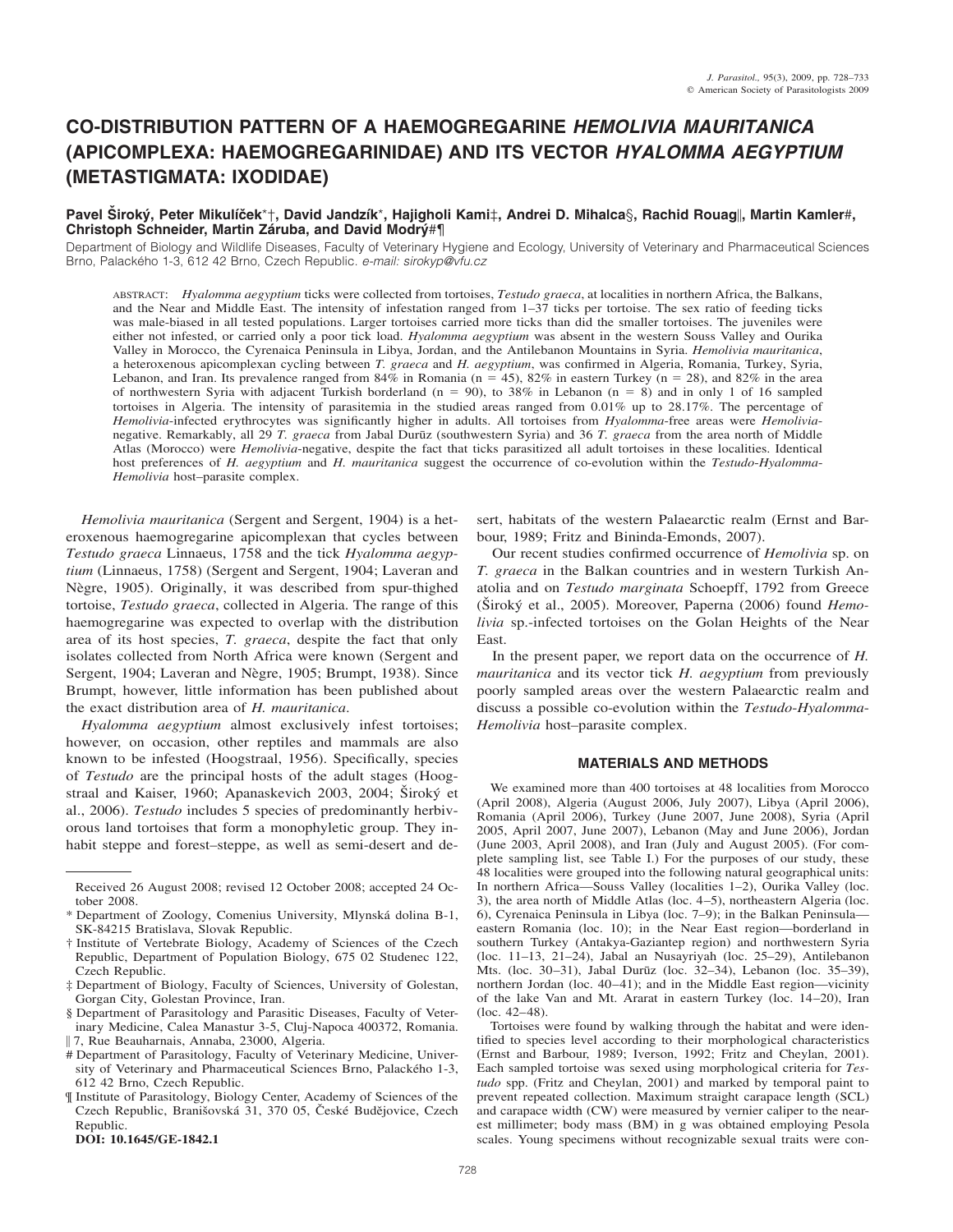TABLE I. List of sampling localities. Locality numbers correspond with those in the map (Fig. 3).

|                | Locality              | Country | Latitude          | Longitude         | Altitude m<br>(a.s.1.) | Number of<br>sampled<br>tortoises |
|----------------|-----------------------|---------|-------------------|-------------------|------------------------|-----------------------------------|
|                |                       |         |                   |                   |                        |                                   |
| 1              | Ademine               | Morocco | $30^{\circ}22'$ N | 9°22'W            | 68                     | 16                                |
| $\mathfrak{2}$ | Taroudannt            | Morocco | $30^{\circ}29'$ N | 8°52'W            | 242                    | 13                                |
| 3              | Tnine de l'Ourika     | Morocco | 31°23'N           | $7^{\circ}46'$ W  | 897                    | 7                                 |
| 4              | Oulmès                | Morocco | 33°26'N           | $6^{\circ}01'$ W  | 1,153                  | 22                                |
| 5              | Fès                   | Morocco | 34°04'N           | $4^{\circ}58'$ W  | 316                    | 14                                |
| 6              | National Park El Kala | Algeria | $36^{\circ}50'$ N | $8^{\circ}10'E$   | 12                     | 16                                |
| 7              | Slonta                | Libya   | 32°40'N           | $21^{\circ}47' E$ | 781                    | 1                                 |
| 8              | Täknis                | Libya   | 32°29'N           | $21^{\circ}07'E$  | 437                    | $\mathbf{1}$                      |
| 9              | Tukrah                | Libya   | $32^{\circ}31'$ N | 20°33'E           | 12                     | $\mathbf{1}$                      |
| 10             | Greci                 | Romania | 45°12'N           | 28°13'E           | 17                     | 45                                |
| 11             | Antakya               | Turkey  | $36^{\circ}12'$ N | 36°10'E           | 102                    | 20                                |
| 12             | Hassa                 | Turkey  | $36^{\circ}48'$ N | 36°29'E           | 862                    | 20                                |
| 13             | Bogazkerim            | Turkey  | 36°49'N           | $36^{\circ}51'E$  | 692                    | 11                                |
| 14             | Van                   | Turkey  | 38°21'N           | 42°45'E           | 1,958                  | 9                                 |
| 15             | Mus                   | Turkey  | 38°42'N           | 41°28'E           | 1,574                  | $\mathfrak{2}$                    |
| 16             | Igdir                 | Turkey  | 39°51'N           | 44°04'E           | 860                    | 10                                |
| 17             | Aralik                | Turkey  | 39°50'N           | 44°30'E           | 902                    | $\mathbf{1}$                      |
| 18             | Hakkari               | Turkey  | 37°42'N           | 44°01'E           | 1,617                  | $\overline{c}$                    |
| 19             | Yüksekova             | Turkey  | 37°26'N           | 44°27'E           | 1,990                  | $\mathfrak{2}$                    |
| 20             | Semdinli              | Turkey  | 37°21'N           | 44°30'E           | 1,717                  | $\overline{c}$                    |
| 21             | Dar Taizzah           | Syria   | $36^{\circ}18'$ N | 36°49'E           | 546                    | $\mathbf{1}$                      |
| 22             | Qual'at Samaan        | Syria   | 36°22'N           | 36°51'E           | 298                    | 26                                |
| 23             | Cirrus                | Syria   | $36^{\circ}45'$ N | 36°52'E           | 585                    | $\mathfrak{2}$                    |
| 24             | Kafr Takharim         | Syria   | 36°07'N           | 36°28'E           | 689                    | 14                                |
| 25             | Masyaf                | Syria   | 35°05'N           | 36°18'E           | 1,058                  | $\mathfrak{2}$                    |
| 26             | Ayn al Bayda          | Syria   | 35°02'N           | $36^{\circ}17'E$  | 984                    | 13                                |
| 27             | Jourine               | Syria   | 35°39'N           | $36^{\circ}16'E$  | 203                    | 5                                 |
| 28             | Krak des Chevaliers   | Syria   | 34°45'N           | $36^{\circ}17'E$  | 578                    | 20                                |
| 29             | <b>B</b> malkeh       | Syria   | 34°56'N           | 35°58'E           | 302                    | 6                                 |
| 30             | Saydnaya              | Syria   | $33^{\circ}41'$ N | 36°21'E           | 1,310                  | 25                                |
| 31             | Maalüla               | Syria   | 33°50'N           | 36°32'E           | 1,482                  | $\mathfrak{2}$                    |
| 32             | Suweida               | Syria   | 32°42'N           | 36°34'E           | 1,126                  | 9                                 |
| 33             | Al Kafr               | Syria   | 32°37'N           | 36°38'E           | 1,297                  | 19                                |
| 34             | Rashiedeh             | Syria   | 32°40'N           | 36°50'E           | 1,450                  | $\mathbf{1}$                      |
| 35             | Saida                 | Lebanon | 33°34'N           | 35°24'E           | 57                     | $\mathfrak{2}$                    |
| 36             | Jezzine               | Lebanon | 33°32'N           | 35°34'E           | 1,140                  | 11                                |
| 37             | Aaitanit              | Lebanon | 33°34'N           | 35°40'E           | 1,150                  | 6                                 |
| 38             | Furzol                | Lebanon | 33°58'N           | 35°56'E           | 1,500                  | 4                                 |
| 39             | <b>Batroun</b>        | Lebanon | $34^{\circ}16'$ N | 35°40'E           | 23                     | 1                                 |
| 40             | Jarash                | Jordan  | $32^{\circ}16'$ N | 35°54'E           | 559                    | 1                                 |
| 41             | Umm al Quttain        | Jordan  | 32°19'N           | 36°38'E           | 989                    | 4                                 |
| 42             | Koheh Ghalajeh        | Iran    | $34^{\circ}16'$ N | $47^{\circ}02'E$  | 1,561                  | $\mathfrak{2}$                    |
| 43             | Germi                 | Iran    | 39°00'N           | 48°05'E           | 1,152                  | 1                                 |
| 44             | Meshkinshahr          | Iran    | 38°21'N           | 47°47'E           | 2,367                  | 3                                 |
| 45             | Manjil                | Iran    | 36°44'N           | 49°25'E           | 411                    | 5                                 |
| 46             | Saghand               | Iran    | $32^{\circ}31'$ N | $55^{\circ}14'E$  | 1,312                  | 1                                 |
| 47             | Anjir Avand           | Iran    | 32°09'N           | 54°28'E           | 1,542                  | 1                                 |
| 48             | Shahr-e Babak         | Iran    | 30°07'N           | 55°03'E           | 1,834                  | $\mathbf{1}$                      |

sidered as juveniles. All tortoises were released immediately afterwards at the location of capture.

the presence of typical *H. mauritanica* sporocysts (Fig. 1) (Michel, 1973; Široký et al., 2004).

Ticks were collected from tortoises using tweezers, were immediately placed into plastic tubes containing 70% ethanol, labeled with a field number of the tortoise, and then transported to the laboratory for species determination using available keys (Feldman-Muehsam, 1948; Pomerancev, 1950; Hoogstraal, 1956; Apanaskevich, 2003). Because haemogregarine species are not easy to determine based solely on their gamont morphology (Desser, 1993), when possible, a few live ticks were collected from a locality and later dissected in the laboratory to confirm

Blood was collected from the dorsal coccygeal vein; blood smears were air-dried, fixed in absolute methanol for 5 min, and stained with Giemsa (diluted 1:10 in water, pH 7) for 20 min. Stained smears were examined using an Olympus BX 41 microscope (Olympus Corporation, Tokyo, Japan) at  $\times 1,000$  magnification; intensity of parasitemia was counted for each tortoise as the percentage of infected erythrocytes found in 104 cells. Mean, standard deviation (SD), and range were derived for intensity of parasitemia.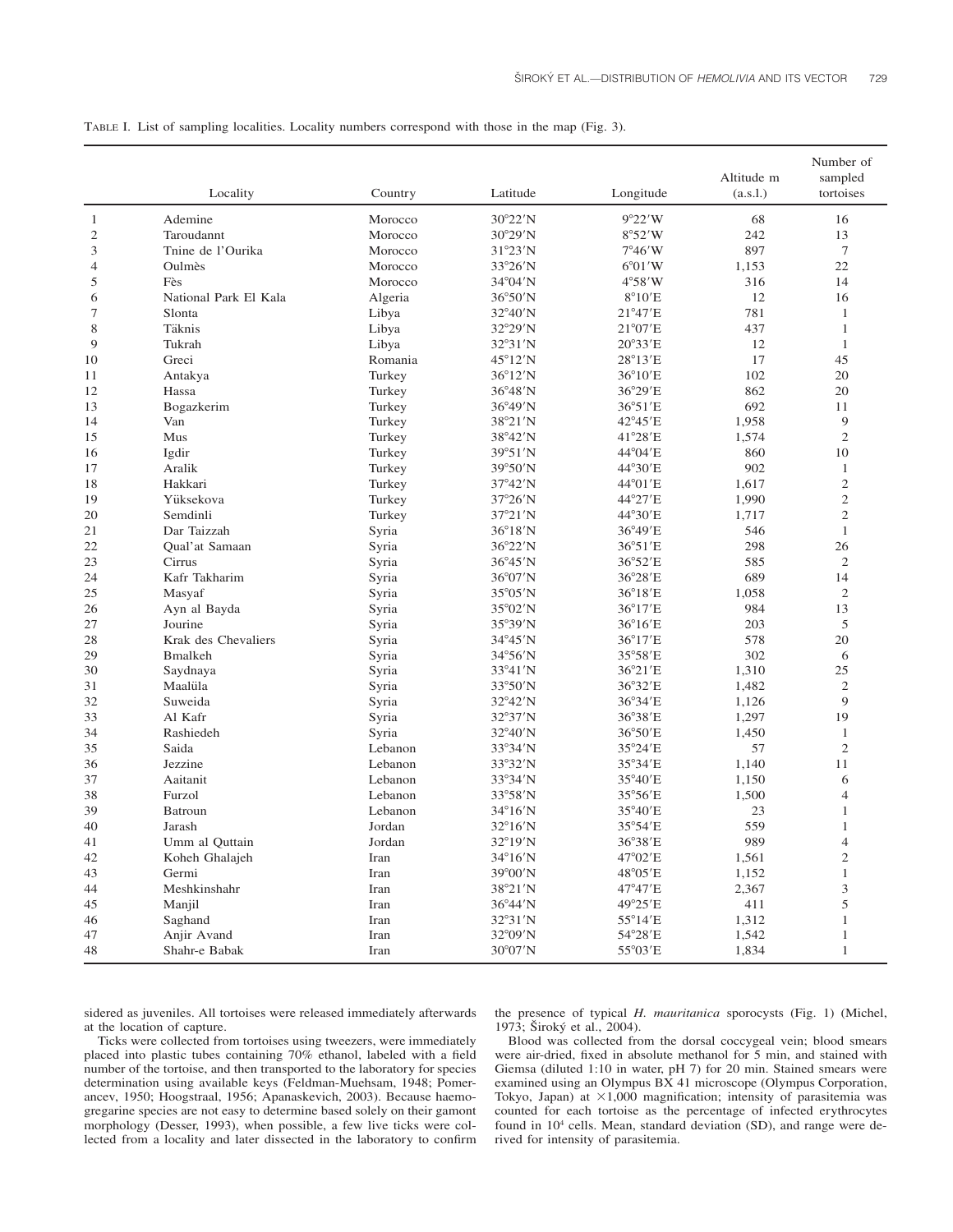

FIGURES 1–2. (**1**) Typical sporocyst of *Hemolivia mauritanica* recovered from dissected Turkish *Hyalomma aegyptium*. Note the sporozoite's refractile body, marked by an arrow, and the sporozoite's nucleus marked by an arrowhead. Scale bar =  $10 \mu m$ . (2) Three *H. aegyptium* feeding in situ in inguinal area of *Testudo graeca* collected in Romania. Only the female tick is marked by an arrow.

Statistical analyses were conducted using the STATISTICA version 8.0 (2007) program (StatSoft, Inc., Tulsa, Oklahoma). Main effects AN-OVA and multiple regression were applied to analyze the effect of locality, sex, age, body size (SCL, CW, and BM), and maturity (adults vs. juveniles) on the number of ticks. In the second procedure, we analyzed the effect of the same variables (locality, sex, age, body size, and maturity), plus the number of ticks, on the intensity of *Hemolivia* sp. infection of tortoises.

Instead of a separate analysis of effect of SCL, CW, and BM, we performed analyses with the total body size index, calculated as the score of the PC1 component of every individual using principal components analysis (PCA). The eigenvalue of the PC1 axis was 2.964 and the first axis explained 98.8% of the total variance. Correlations between variables and PC1 axis were high (SCL  $-$  0.995, CW  $-$  0.993, and  $BM - 0.993$ ). Relative contributions of each variable to the variance of the PC1 axis were equal (SCL 0.334, CW 0.333, and BM 0.333).

The observed sex ratio of ticks was compared with the expected sex ratio of 1:1 using a Chi-square  $(\chi^2)$  test. Total sex ratio, as well as sex ratio in selected populations with large sample sizes (north of Middle Atlas, borderland in southern Turkey and northwestern Syria, Jabal an Nusayriyah, Jabal Durūz, and Lebanon), were tested.

Representative ticks and all blood smears were deposited in the col-

lection of the Department of Biology and Wildlife Diseases, University of Veterinary and Pharmaceutical Sciences Brno, Brno, Czech Republic.

### **RESULTS**

Morphologically, the gamonts found in all examined tortoise populations, and the sporocysts from ticks feeding on tortoises in Romania, Turkey, and Syria, were nearly identical, fitting well to descriptions published for *H. mauritanica* (Michel, 1973; Siroký et al., 2004, 2007). We detected a particularly high prevalence of *H. mauritanica*-infected tortoises in eastern Romania (84%,  $n = 45$ ), eastern Turkey (82%,  $n = 28$ ), and in borderland areas of northwestern Syria and southern Turkey  $(82\%, n = 90)$ . Further, *H. mauritanica* parasitized 59% (n = 46) of *T. graeca* in the Jabal and Nusayriah Mountains in western Syria. Among 8 examined blood smears from Lebanese tortoises, 3 were *H. mauritanica*-positive. We also found *H.*  $mauritanical$  gamonts in 3 *T. graeca* specimens ( $n = 14$ ) from Iran. In northern Africa, we detected *H. mauritanica* only in Algeria (1 infected tortoise from 16 collected Algerian *T. grae* $ca$ ), whereas all examined Moroccan ( $n = 72$ ) and Libyan ( $n$ - 3) tortoises were haemogregarine-negative. In the Near East, all 5 Jordanian tortoises were haemogregarine-negative as well as those from the Syrian mountain ranges of Jabal Durūz ( $n =$ 29) and Antilebanon ( $n = 27$ ). The intensity of parasitemia for all sampled areas is given in Table II.

In addition to 3 adult *Rhipicephalus sanguineus* (Latreille, 1806) collected from *T. graeca* at Bogazkerim in **s**outhern Turkey, we found 2,299 *H. aegyptium* (Fig. 2). All tortoises sampled in the arid area of the Antilebanon Mountains, as well as 5 tortoises from Jordan and 3 *T. graeca* from Libya, were devoid of ticks. Only 6 *H. aegyptium* associated with *T. graeca* were collected in the arid area of the Souss Valley in southern Morocco  $(n = 29)$ . No ticks were found on 7 tortoises examined in the Ourika Valley in the High Atlas foothills. Data on ticks collected from *T. graeca* during our study are presented in Table II. For the list of localities where *H. mauritanica, H. aegyptium*, or both were detected, see Appendix 1.

TABLE II. Data on prevalence, infestation intensity by ticks *Hyalomma aegyptium* and parasitemia intensity of *Hemolivia mauritanica* collected from *Testudo graeca.* Sampling of ticks in Eastern Turkey and Romania was not complete and is not included. \*All examined Libyan tortoises were little juveniles; authors have reliable information that ticks are present on *T. graeca* on Cyrenaica Peninsula (C. Schneider, pers. obs.).

| Sampling area                | Number of<br>tortoises | Infested<br>by ticks | Male ticks<br>$(\Sigma; \text{mean} \pm SD; \text{range})$ | Female ticks<br>$(\Sigma; \text{mean} \pm SD; \text{range})$ | Prevalence of<br>H. mauritanica<br>(%) | Parasitemia $(\%):$<br>mean; SD; range |
|------------------------------|------------------------|----------------------|------------------------------------------------------------|--------------------------------------------------------------|----------------------------------------|----------------------------------------|
| Ourika Valley                |                        | $\Omega$             | $\Omega$                                                   | $\Omega$                                                     | $\Omega$                               | $0; - ; -$                             |
| Souss Valley                 | 29                     | 3                    | $3: 1.5 \pm 0.71; 1 - 2$                                   | $3; 1 \pm 0; 1$                                              | $\overline{0}$                         | $0: -:-$                               |
| North of Middle Atlas        | 36                     | 33                   | 236; 7.15 $\pm$ 4.56; 1-21                                 | 78; 2.36 $\pm$ 1.95; 1-6                                     | $\Omega$                               | $0:-:-$                                |
| Northeastern Algeria         | 16                     | 11                   | $16: 2 \pm 1.07: 1-4$                                      | 11; 1.38 $\pm$ 0.52; 1-2                                     | 6                                      | $0.65:-:-$                             |
| Libya (Cyrenaica)            | 3                      | $()^*$               | $\Omega$                                                   | $\theta$                                                     | $\Omega$                               | $0:-:-$                                |
| Eastern Romania              | 46                     | 30                   |                                                            |                                                              | 84                                     | $1.89; 3.0; 0.04 - 13.47$              |
| Jabal Durūz                  | 29                     | 28                   | $86; 3.07 \pm 1.78; 1 - 7$                                 | $31: 2.07 \pm 1.39: 1-5$                                     | $\Omega$                               | $0: -:-$                               |
| Antilebanon Mts.             | 27                     | $\Omega$             | $\Omega$                                                   | $\Omega$                                                     | $\Omega$                               | $0: -:-$                               |
| Jabal an Nusayriyah          | 46                     | 35                   | 296; $8.5 \pm 8.37$ ; 1-32                                 | 48; 2.18 $\pm$ 1.33; 1-6                                     | 59                                     | $4.13; 6.7; 0.02 - 28.17$              |
| Northwest of Syria and adja- |                        |                      |                                                            |                                                              |                                        |                                        |
| cent area of Turkey          | 97                     | 87                   | 848; 9.86 $\pm$ 5.54; 1-23                                 | $359; 4.79 \pm 3.67; 1 - 16$                                 | 82                                     | $1.65; 2.46; 0.01 - 15.56$             |
| Eastern Turkey               | 28                     | 28                   |                                                            |                                                              | 82                                     | $1.92; 2.4; 0.02-10.86$                |
| Lebanon                      | 24                     | 22                   | 100; 4.76 $\pm$ 3.08; 2-13                                 | $39: 2.29 \pm 1.1: 1-5$                                      | 38                                     | $1.64; 2.65; 0.07-4.7$                 |
| Northern Jordan              | 5                      | $\Omega$             |                                                            |                                                              | $\Omega$                               | $0; - ; -$                             |
| Iran                         | 14                     | 4                    | 10; $2.5 \pm 1.29$ ; 1-4                                   | 9; $2.25 \pm 0.5$ ; $2-3$                                    | 21                                     | $0.61; 0.44; 0.11 - 0.92$              |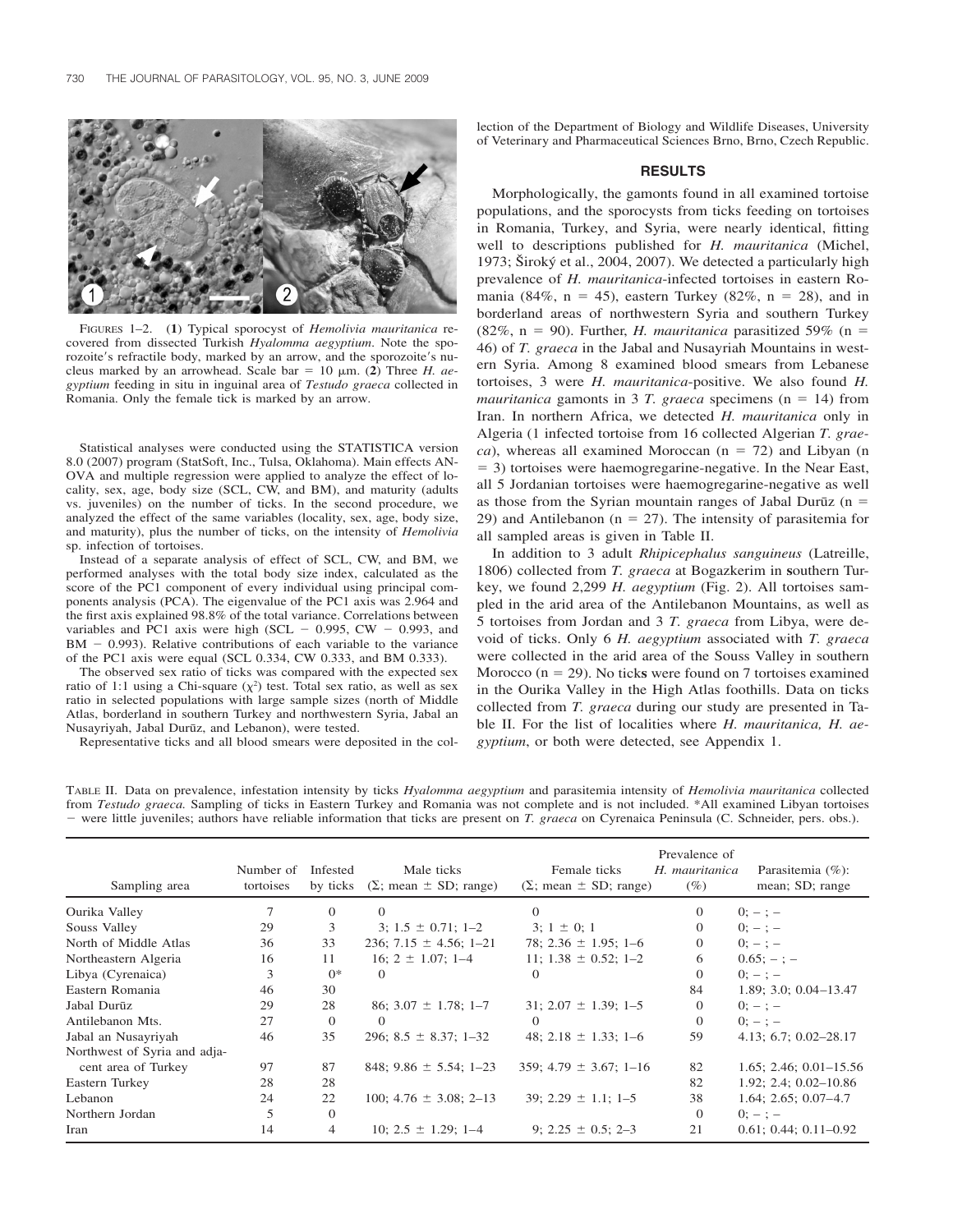

FIGURE 3. Distribution of sampling areas. Black dots represent localities with *Hyalomma aegyptium* and *Hemolivia mauritanica* co-occurrence, half-black dots represent localities where only *H. aegyptium* ticks were found, and empty circles mark localities where neither ticks nor hemogregarines were discovered. Numbers attributed to a particular mark correspond to locality numbers in Table I. Nearby localities are combined. Hemolivia mauritanica localities previously reported are marked by halved squares:  $\mathbf{a} = \text{Algeria}, \mathbf{b} = \text{Tunisia}, \mathbf{c} = \text{vicinity of Melnik}, \text{Bulgaria}, \text{Ahebola}$ **d** = Zhelezino, Bulgaria, **e** = Volos, Greece, **f** = Githio, Greece, **g** = western Anatolia, Turkey, **h** = Golan Heights (Brumpt, 1938; Široký et al., 2005, 2006; Paperna, 2006).

Of all measured variables, only locality (main effects AN-OVA,  $F = 18.853$ , df = 4,  $P < 0.001$ ), tortoise maturity (main effects ANOVA,  $F = 29.605$ , df = 1,  $P < 0.001$ ), and body size (multiple regression,  $F = 21.401$ , df = 1,  $P < 0.001$ ) affected the number of ticks per tortoise. Therefore, larger tortoises carried more ticks. Juveniles were either not parasitized at all or their tick load was poor. Sex (main effects ANOVA,  $F = 2.670$ , df = 1,  $P = 0.104$ ) and age after maturity of tortoises (multiple regression,  $F = 1.030$ , df = 1,  $P = 0.311$ ) did not influence tick load. Sex ratio of ticks was male-biased in the total  $(\chi^2 = 475.973, P < 0.001)$ , as well as in particular tested populations: North of Middle Atlas in Morocco ( $\chi^2$  = 79.503,  $P < 0.001$ ), Syrian mountain ranges Jabal Durūz ( $\chi^2$  = 25.855,  $P < 0.001$ ) and Jabal an Nusayriyah ( $\chi^2 = 178.791$ , *P*  $0.001$ ), areas in northwestern Syria and adjacent part of Turkey ( $\chi^2 = 198.112$ ,  $P < 0.001$ ), and in Lebanon ( $\chi^2 = 26.770$ ,  $P < 0.001$ ) (Table II). The percentage of *H. mauritanica*-infected erythrocytes differed according to locality (main effects ANOVA,  $F = 5.078$ , df = 1,  $P < 0.05$ ) and was significantly higher in adults (main effects ANOVA,  $F = 5.545$ , df = 1, *P*  $<$  0.05). However, it was not affected by sex (main effects ANOVA,  $F = 0.257$ , df = 1,  $P = 0.613$ ), age (main effects ANOVA,  $F = 0.927$ , df = 1,  $P = 0.338$ ), body size (multiple regression,  $F = 0.061$ ,  $df = 1$ ,  $P = 0.805$ ), or tick load (multiple regression,  $F = 0.019$ , df = 1,  $P = 0.889$ ).

#### **DISCUSSION**

Together with previous studies, our data provide evidence that the *H. mauritanica* range overlaps with a considerable portion of the distribution area of *T. graeca* in parts of northern Africa, southeastern Europe, and the Near and Middle East (Fig. 3) (Brumpt, 1938; Široký et al., 2005; Paperna, 2006). A high prevalence of *H. mauritanica* was detected in the majority of well-sampled areas in the Balkan countries, Turkey, and the adjacent part of Syria. Sampling in Algeria was limited, and the finding of a single *H. mauritanica*-infected *T. graeca* has confirmed Brumpt's (1938) results. Sampling in Iran considerably extends the known *H. mauritanica* range eastwards up to

the eastern limit of the *T. graeca* range. Thus, according to our current knowledge, its range extends from Algeria in the west to the Caspian region in northern Iran in the east and from eastern Romania in the north to Lebanon and the Golan Heights in the south (Brumpt, 1938;  $\text{Siroký et al., 2005}$ ; Paperna, 2006).

A notable distribution pattern was found in Syria, where none of 29 *T. graeca* specimens collected in the volcanic hills of Jabal Durūz was *H. mauritanica*-positive. This is surprising, as all 28 adult tortoises sampled there were infested by *H. aegyptium*. The same pattern was found in the area north of Middle Atlas in Morocco. The absence of *H. mauritanica* in these areas, with abundant numbers of both definitive and intermediate hosts, could be hypothesized to be a possible effect of dry periods in the past. Populations of hosts, vectors, or both might have decreased below the threshold level, which is necessary for life cycle maintenance (Swinton et al., 2002; Tompkins et al., 2002). Paperna (2006) suggests that *H. aegyptium* ticks are more dry-sensitive than are *T. graeca* tortoises. This trait could also explain the absence of *H. aegyptium* (and of *H. mauritanica* as well) in some arid areas of the *T. graeca* range, as in the Antilebanon Mountains of Syria, the Badia region of Jordan, and the Souss Valley in Morocco. Unfortunately, the ecological requirements of *H. aegyptium*, a tick species with little economic importance, have been poorly studied. Finally, one-way dependence of *H. mauritanica* on *H. aegyptium*, and of *H. aegyptium* on *Testudo* spp., may play a role in the present distribution pattern, where *H. mauritanica* has an apparently smaller range than *H. aegyptium* which, in turn, has a smaller distribution area than *Testudo* spp. (Kolonin, 1983; Iverson, 1992).

Despite the considerable proportion of *H. mauritanica*-infected *T. graeca*, all juveniles were *H. mauritanica*-negative. This can be explained by a higher probability of acquiring infection during a longer life span of tortoises in concert with the long persistence of *H. mauritanica* (parasitemia was observed in a single captive *T. marginata* for 14 years [Široký et al., 2004; P. Široký pers. obs.]). The independence of parasitemia intensity on the host's age, sex, size, and tick load may indicate either the absence of a cumulative re-infection effect, its rarity,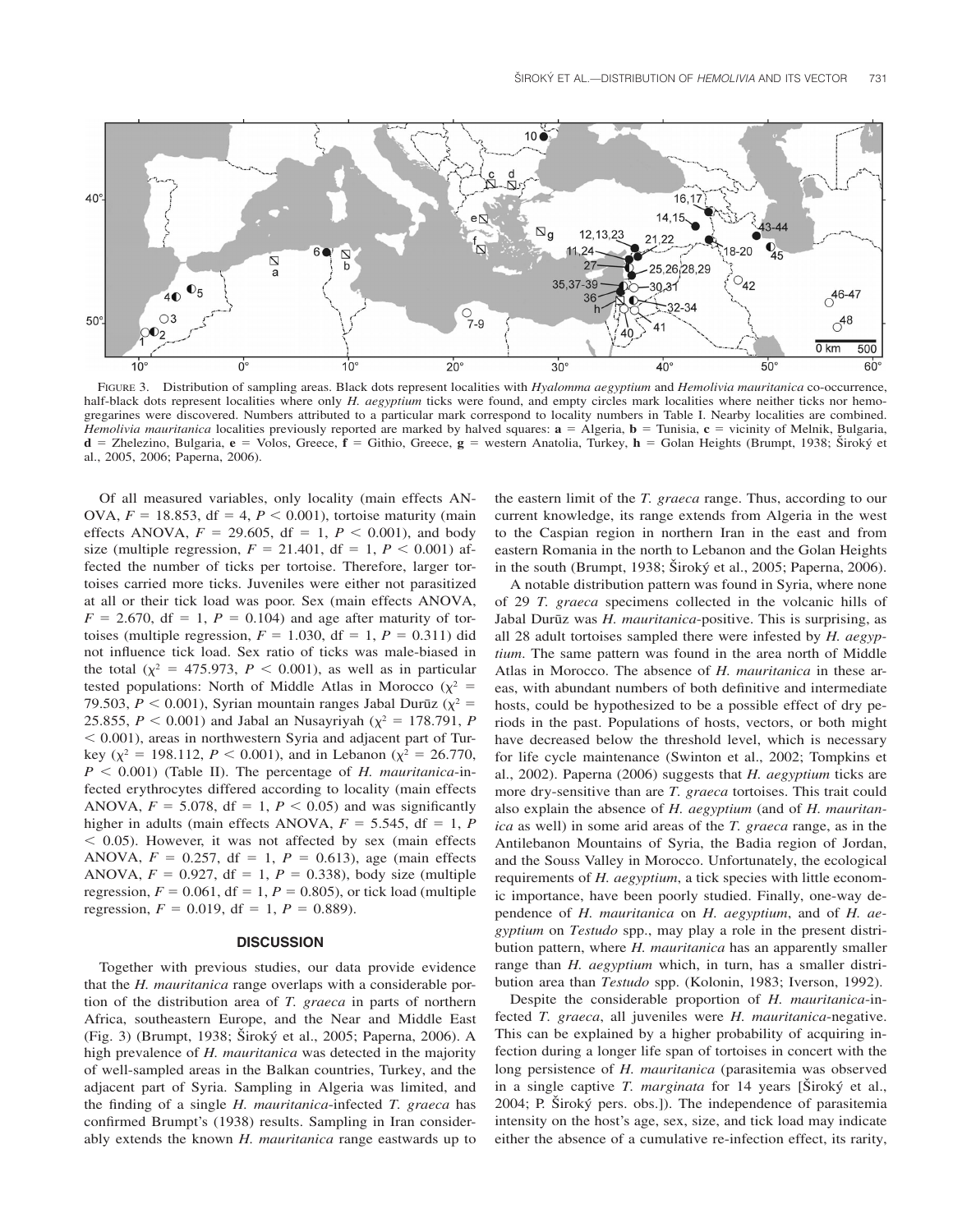or the existence of a kind of regulation at the host–parasite level as, for example, a balance of the immune response and infection.

The significantly higher infestation by ticks of larger tortoises could be explained by the distance they move each day, which is greater than that of juveniles (Díaz-Paniagua et al., 1995; Keller et al., 1997). Thus, there is a higher probability for larger tortoises to acquire the ticks during movement and, finally, larger tortoises are larger targets for ticks.

*Hemolivia mauritanica* is transmitted by *H. aegyptium*, a tick with a strong preference for species of *Testudo*. Among them, *T. graeca* and *T. marginata* are the preferred hosts (Siroký et al., 2006). In areas where *Testudo hermanni* Gmelin, 1789 is the only tortoise species, *H. aegyptium* is absent (Kolonin, 1983). In addition, *H. mauritanica* has been isolated from *T. graeca* and *T. marginata*, although not yet from *T. hermanni*  $(\text{Široký et al., 2005}).$  This matching host preference suggests the occurrence of co-evolution within the *Testudo*-*Hyalomma*-*Hemolivia* host–parasite complex. Thus, *H. mauritanica*, *H. aegyptium*, and *Testudo* spp. tortoises, all with large distribution areas, offer an excellent model for future studies focused on co-phylogeography and evolution at the infraspecific level.

#### **ACKNOWLEDGMENTS**

We thank Brooke A. Armfield (NEOUCOM) for valuable comments on language style. This study was partially supported by grant IGA VFU, project 41/2007/FVHE, grant VEGA 1/4332/07, by research project Z60220518, and by a grant from the Grant Agency of the Czech Republic, project 524/03/H133.

#### **LITERATURE CITED**

- APANASKEVICH, D. A. 2003. K diagnostike vida *Hyalomma* (*Hyalomma*) *aegyptium* (Acari, Ixodidae) [To diagnostics of *Hyalomma* (*Hyalomma*) *aegyptium* (Acari: Ixodidae)]. Parazitologija **37:** 47–59.
- ———. 2004. Parazito-khozjainye svjazi vidov roda *Hyalomma* Koch, 1844 (Acari, Ixodidae) i ikh svjaz s mikroevoljucionnym processom [Host–parasite relationships of the genus *Hyalomma* Koch, 1844 (Acari, Ixodidae) and their connection with microevolutionary process]. Parazitologija **38:** 515–523.
- BRUMPT, E. 1938. Formes évolutives d'Hæmogregarina mauritanica chez la tique *Hyalomma syriacum*. Annales de Parasitolgie **16:** 350–361.
- DESSER, S. S. 1993. The Haemogregarinidae and Lankesterellidae. *In* Parasitic Protozoa. Vol. 4, 2nd ed., J. P. Kreier and J. R. Baker (eds.). Academic Press, New York, New York, p. 247–272.
- DÍAZ-PANIAGUA, C., C. KELLER, AND A. C. ANDREU. 1995. Annual variation of activity and daily distance moved in adult spur-thighed tortoises, *Testudo graeca*, in southwestern Spain. Herpetologica **51:** 225–233.
- ERNST, C. H., AND R. W. BARBOUR. 1989. Turtles of the world. Smithsonian Institution Press, Washington, D.C., 313 p.
- FELDMAN-MUEHSAM, B. 1948. On larvae and nymphs of some species of Palestinian *Hyalomma*. Parasitology **39:** 138–147.
- FRITZ, U., AND O. R. P. BININDA-EMONDS. 2007. When genes meet nomenclature: Tortoise phylogeny and the shifting generic concepts of *Testudo* and *Geochelone*. Zoology **110:** 298–307.
	- ———, AND M. CHEYLAN. 2001. *Testudo* Linnaeus, 1758—Eigentliche Landschildkröten. *In* Handbuch der reptilien und amphibien Europas. Band 3/IIIA Schildkröten (Testudines) I (Bataguridae, Testudinidae, Emydidae), U. Fritz (ed.). AULA-Verlag GmbH, Wiebelsheim, Germany, p. 113–124.
- HOOGSTRAAL, H. 1956. African Ixodoidea. I. Ticks of the Sudan. Department of the Navy, Bureau of Medicine and Surgery, Washington, D.C., 1,101 p.
	- -, AND M. N. KAISER. 1960. Some host relationships of the tortoise tick, *Hyalomma* (*Hyalommasta*) *aegyptium* (L.) (Ixodoidea,

Ixodidae) in Turkey. Annals of the Entomological Society of America **53:** 457–458.

- IVERSON, J. B. 1992. A revised checklist with distribution maps of the turtles of the world. Privately printed, Richmond, Indiana, 363 p.
- KELLER, C., C. DÍAZ-PANIAGUA, AND A. C. ANDREU. 1997. Post-emergent field activity and growth rates of hatchling spur-thighed tortoises, *Testudo graeca*. Canadian Journal of Zoology **75:** 1089– 1098.
- KOLONIN, G. V. 1983. Mirovoe rasprostranenie iksodovykh kleshchey. Rody *Hyalomma*, *Aponomma*, *Amblyomma* [World distribution of ixodid ticks. Genera *Hyalomma*, *Aponomma*, *Amblyomma*]. Nauka, Moskva, SSSR, 121 p.
- LAVERAN, I., AND L. NEGRE. 1905. Sur un protozoaire parasite de *Hyalomma aegyptium*. Comptes Rendus des Séances et Mémoires de la Société de Biologie et de ses Filiales 57: 964-966.
- MICHEL, J. C. 1973. *Hepatozoon mauritanicum* (Et. et Ed. Sergent, 1904) n. comb., parasite de *Testudo graeca*: Redescription de la sporogonie chez *Hyalomma aegyptium* et de la schizogonie tissulaire d'aprés le matériel d' E. Brumpt. Annales de Parasitologie Humaine et Comparée 48: 11-21.
- PAPERNA, I. 2006. *Hemolivia mauritanica* (Haemogregarinidae: Apicomplexa) infection in the tortoise *Testudo graeca* in the Near East with data on sporogonous development in the tick vector *Hyalomma aegyptium*. Parasite **13:** 267–273.
- POMERANCEV, B. I. 1950. Iksodovye kleshchi (Ixodidae) [Ixodid ticks (Ixodidae)]. Fauna SSSR, Tom. 4, Vyp. 2. Paukoobraznye. Izdatelstvo Akademii Nauk SSSR, Moskva, Leningrad, SSSR, 224 p.
- SERGENT, ED., AND ET. SERGENT. 1904. Sur une hémogrégarine, parasite de Testudo mauritanica. Comptes Rendus des Séances et Mémoires de la Société de Biologie et de ses Filiales **56:** 130–131.
- ŠIROKÝ, P., M. KAMLER, F. L. FRYE, P. FICTUM, AND D. MODRÝ. 2007. Endogenous development of *Hemolivia mauritanica* (Apicomplexa: Adeleina: Haemogregarinidae) in the marginated tortoise *Testudo marginata* (Reptilia: Testudinidae): Evidence from experimantal infection. Folia Parasitologica **54:** 13–18.
- ———, ———, AND D. MODRY´ . 2004. Long-term occurrence of *Hemolivia* cf. *mauritanica* (Apicomplexa: Adeleina: Haemogregarinidae) in captive *Testudo marginata* (Reptilia: Testudinidae): Evidence for cyclic merogony? Journal of Parasitology **90:** 1391– 1393.
- ———, ———, AND ———. 2005. Prevalence of *Hemolivia mauritanica* (Apicomplexa: Adeleina: Haemogregarinidae) in natural populations of tortoises of the genus *Testudo* in the east Mediterranean region. Folia Parasitologica **52:** 359–361.
- ———, K. J. PETRZˇELKOVA´ , M. KAMLER, A. D. MIHALCA, AND D. MODRÝ. 2006. *Hyalomma aegyptium* as dominant tick in tortoises of the genus *Testudo* in Balkan countries, with notes on its host preferences. Experimental and Applied Acarology **40:** 279–290.
- SWINTON, J., M. E. J. WOOLHOUSE, M. E. BEGON, A. P. DOBSON, E. FERROGLIO, B. T. GRENFELL, V. GUBERTI, R. S. HAILS, J. A. P. HEES-TERBEEK, A. LAVAZZA ET AL. 2002. Microparasite transmission and persistence. *In* The ecology of wildlife diseases, P. J. Hudson, A. Rizzoli, B. T. Grenfell, H. Heesterbeek, and A. P. Dobson (eds.). Oxford University Press, New York, New York, p. 83–101.
- TOMPKINS, D. M., A. P. DOBSON, P. ARNEBERG, M. E. BEGON, I. M. CATTADORI, J. V. GREENMAN, J. A. P. HEESTERBEEK, P. J. HUDSON, D. NEWBORN, A. PUGLIESE ET AL. 2002. Parasites and host population dynamics. *In* The ecology of wildlife diseases, P. J. Hudson, A. Rizzoli, B. T. Grenfell, H. Heesterbeek, and A. P. Dobson (eds.). Oxford University Press, New York, New York, p. 45–62.

#### **Appendix 1**

*Hemolivia mauritanica* was confirmed from *Testudo graeca* at following localities ( $n =$  number of infected tortoises): Algeria—'Parc National d'El Kala' (August 2006, n = 1); Romania—Tulcea County: Greci (April 2006, n = 38); southern Turkey—Antakya-Gaziantep region: Antakya (June 2007, n - 16), Hassa (June 2007, n = 15), Bogazkerim (June 2007, n = 11), eastern Turkey-Lake Van region: Van (June 2008,  $n = 9$ ), Mus (June 2008,  $n = 2$ ), Hakkari (June 2008,  $n = 2$ ), Semdinli